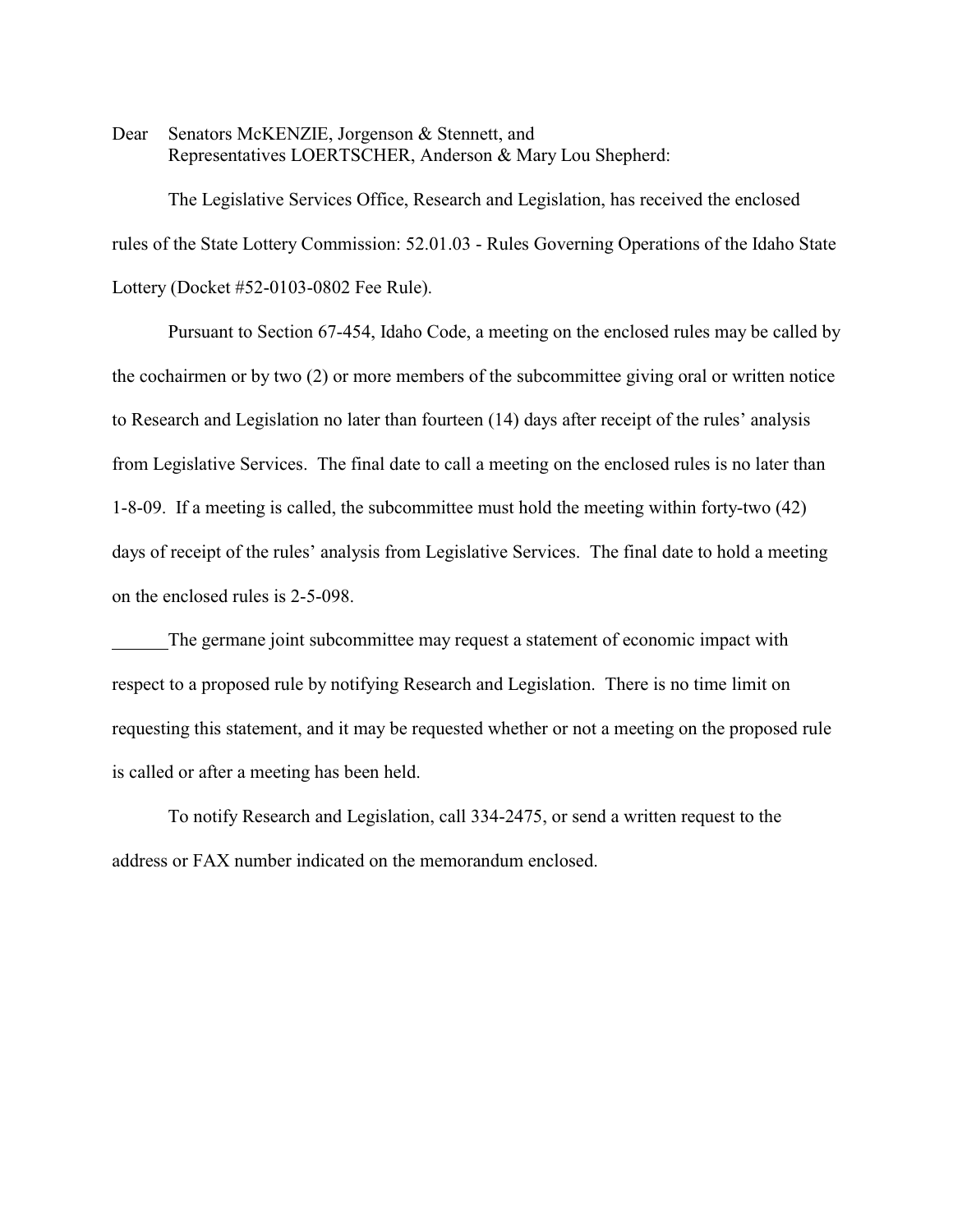## MEMORANDUM

- TO: Germane Subcommittees for Administrative Rules Review of the Senate and House of Representatives State Affairs Committees
- FROM: Research and Legislation Staff, Nugent
- DATE: December 18, 2008

SUBJECT: Proposed Fee Rules of the State Lottery Commission (Docket #52-0103-0802)

The State Lottery Commission is proposing to promulgate a set of rules as proposed and fee rules. The rules would provide that lottery tickets may be sold for cash, check, money order, credit card, electronic funds transfer or debit card. The rules further provide that the Lottery Commission may collect a cost recovery fee, set by the Commission, from Lottery customers purchasing lottery tickets with "debit card electronic transactions administered by the Lottery through the use of a third-party payment processor."

Section 67-7408, Idaho Code, allows the Lottery Commission to promulgate rules for "…the methods to be utilized in selling and distributing lottery tickets or shares, including the use of machines, terminals, telecommunications systems and data processing systems; and other matters necessary or appropriate for the efficient operation and administration of the lottery." It appears the proposed rules have been promulgated within the scope of statutory authority granted by this section.

The history of the rules indicates that the notice of intended rulemaking was dated August 18, 2008, and were published in the October Administrative Bulletin. We just received these rules on December 17, 2008. Obviously there was a glitch in the Rules Coordinator's Office. The promulgating agency needs to be diligent in seeing that this office has received a copy of their proposed rules from the Rules Coordinator's Office. If the Legislative Services Office does not receive proposed rules in a timely fashion as prescribed in the Administrative Procedure Act, it makes the proposed rules voidable.

cc: Idaho State Lottery, Jeff Anderson, Director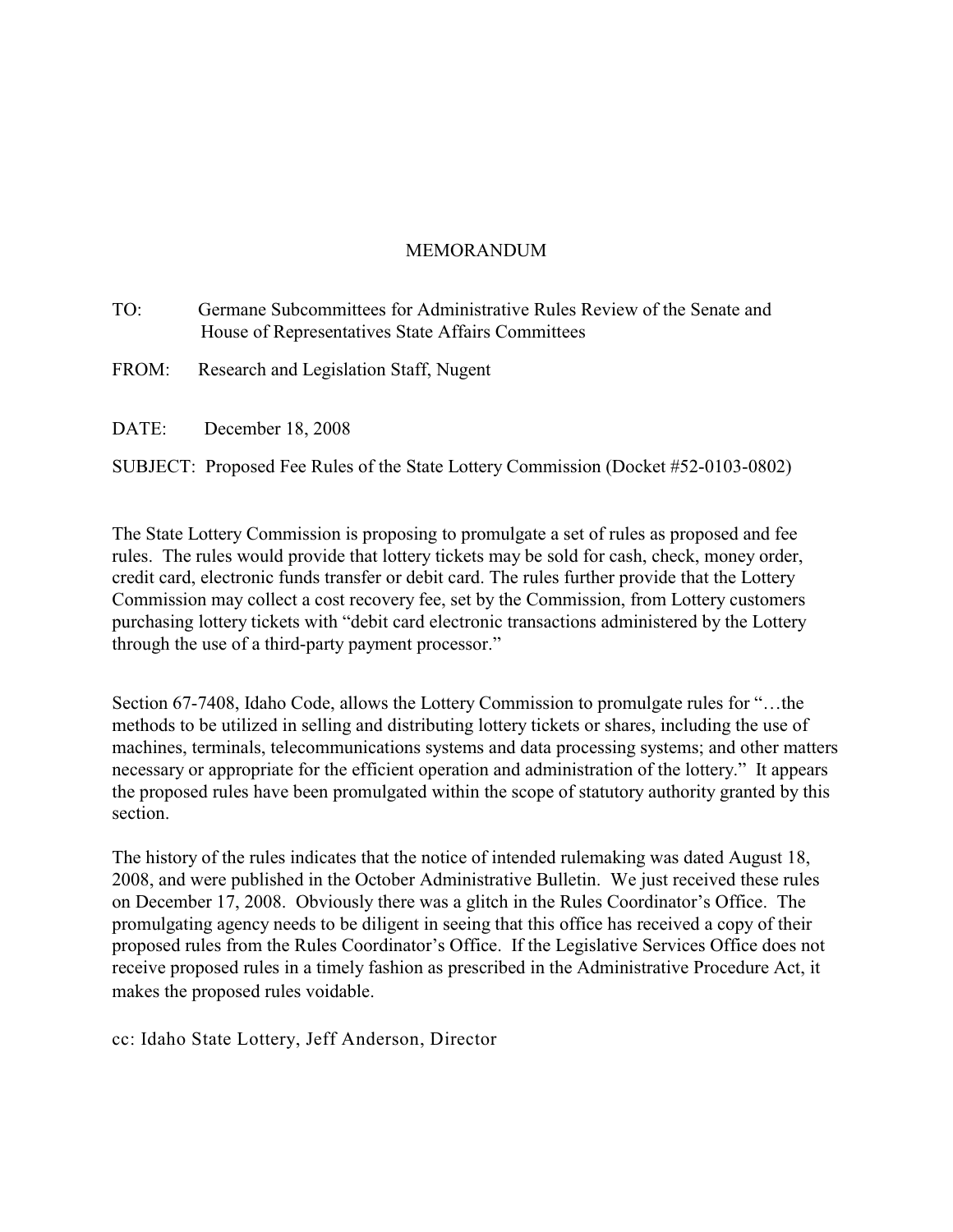# **IDAPA 52 - IDAHO STATE LOTTERY 52.01.03 - RULES GOVERNING OPERATIONS OF THE IDAHO STATE LOTTERY DOCKET NO. 52-0103-0802 (FEE RULE) NOTICE OF RULEMAKING - PROPOSED RULE**

**AUTHORITY:** In compliance with Section 67-5221(1), Idaho Code, notice is hereby given that this agency has initiated proposed rulemaking procedures. The action is authorized pursuant to Section  $67-7408(1)(e)$  and (f), Idaho Code.

**PUBLIC HEARING SCHEDULE:** Public hearing(s) concerning this rulemaking will be scheduled if requested in writing by twenty-five (25) persons, a political subdivision, or an agency, not later than October 15, 2008.

The hearing site(s) will be accessible to persons with disabilities. Requests for accommodation must be made not later than five (5) days prior to the hearing, to the agency address below.

**DESCRIPTIVE SUMMARY:** The following is a nontechnical explanation of the substance and purpose of the proposed rulemaking:

The Lottery is introducing new ticket vending machines (Player Activated Terminals) to replace antiquated ticket vending machines. Lottery customers will be able to purchase lotto game tickets (Powerball) and instant scratch game tickets from the Player Activated Terminals using cash. The Player Activated Terminals also provide the convenience and benefit to the customer to choose to purchase tickets using a PIN-protected debit card. However, in order to provide this electronic convenience, and remain fiscally responsible, the Lottery must charge a minimal cost recovery fee to those customers who choose to take advantage of this convenience to purchase lottery tickets in such fashion. This is a user fee. Eventually, the PIN-protected debit purchase process will also be made available at counter terminals. In order to enable only responsible play, the Lottery will not accept credit card transactions.

The proposed rules make an addition to IDAPA 52.01.03, Rules Governing Operations of the Idaho State Lottery, to provide for collection of a cost-recovery (convenience) fee from Lottery customers who choose to take advantage of the convenience of purchasing lottery tickets via electronic transaction from Lottery ticket vending machines (Player Activated Terminals) or otherwise using their PIN-protected debit card.

**FEE SUMMARY:** The following is a specific description of the fee or charge imposed or increased:

The cost recovery (convenience) fee will merely offset the charge incurred by the electronic payment provider for processing the transaction. The Lottery anticipates charging a nominal fee (plus or minus fifty cents (\$.50)), and an audit of actual fees incurred at each fiscal year end will determine whether an adjustment to the convenience fee, either up or down, is necessary.

**FISCAL IMPACT:** The following is a specific description, if applicable, of any negative fiscal impact on the state general fund greater than ten thousand dollars (\$10,000) during the fiscal year resulting from this rulemaking: N/A

**NEGOTIATED RULEMAKING:** Pursuant to Section 67-5220, Idaho Code, negotiated rulemaking was not conducted because of the simple nature of the rulemaking*..*

**ASSISTANCE ON TECHNICAL QUESTIONS, SUBMISSION OF WRITTEN COMMENTS:** For assistance on technical questions concerning the proposed rule, contact Jeff Anderson, Director, (208) 334-2600.

Anyone may submit written comments regarding this proposed rulemaking. All written comments must be directed to the undersigned and must be delivered on or before October 22, 2008.

DATED this 18th day of August, 2008.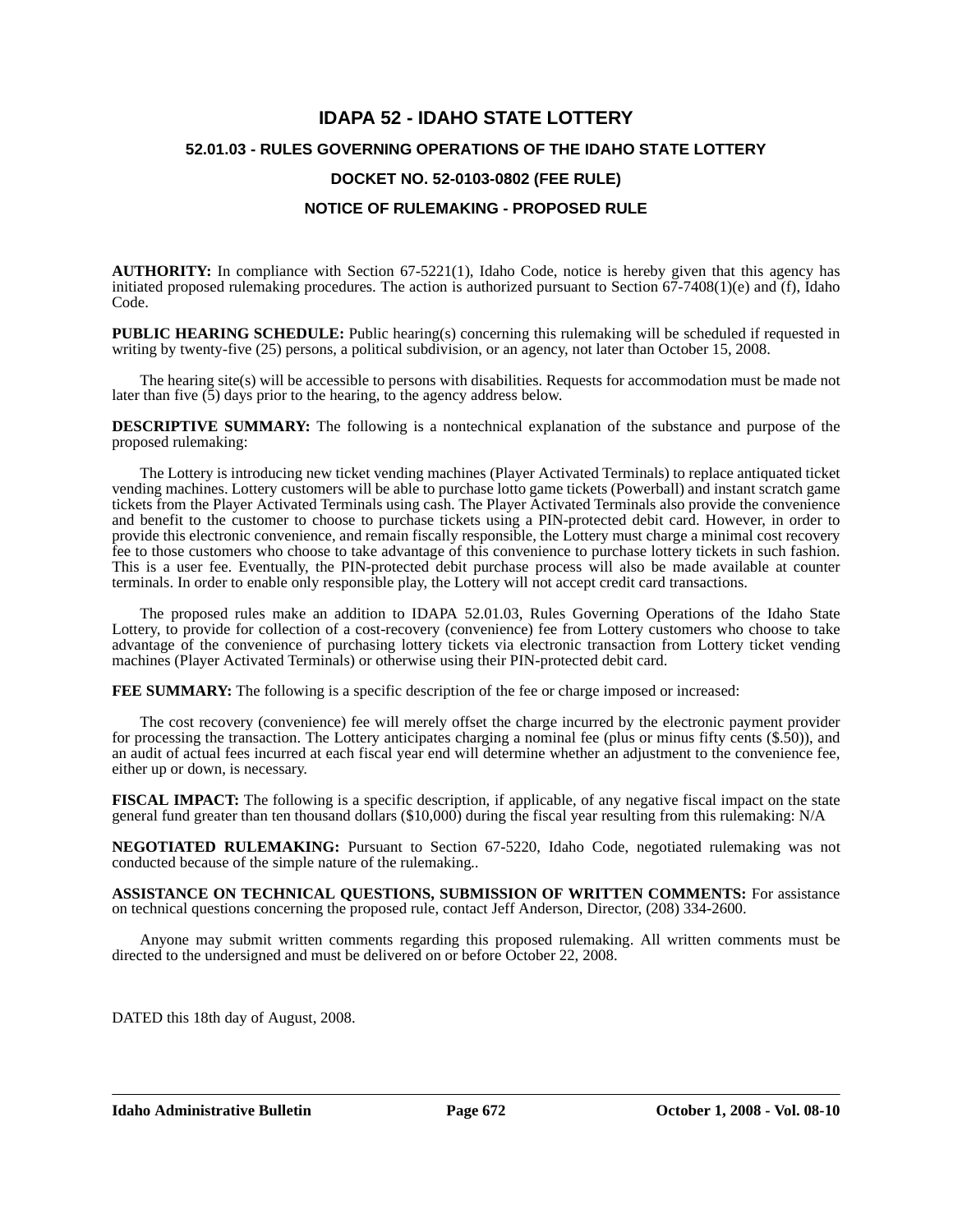Jeff Anderson, Director Boise, ID 83702<br>Idaho State Lottery Phone: (208) 334 1199 Shoreline Ln., Ste.  $100$ 

Phone: (208) 334-2600<br>Fax: (208) 334-2610

## **THE FOLLOWING IS THE TEXT OF DOCKET NO. 52-0103-0802**

#### **100. GENERAL PROVISIONS (RULE 100).**

**01. Purpose**. These rules are established by the Commission to define and regulate the operation and ration of the Lottery and the Commission. administration of the Lottery and the Commission.

**02. Lottery Commission**. The Commission is charged with the authority and duty to regulate Lottery activities in the state of Idaho, consistent with the Idaho Constitution and the enabling legislation. The headquarters of the Commission and of the Lottery is in Boise. (3-26-08)

#### **03. Powers and Duties of the Commission**. (3-26-08)

**a.** Rule Promulgation. The Commission promulgates rules and conditions under which the statewide will be conducted. Subjects covered in such rules include but need not be limited to:  $(3-26-08)$ Lottery will be conducted. Subjects covered in such rules include but need not be limited to:

| The types of Lottery games to be conducted; | $(3-26-08)$ |
|---------------------------------------------|-------------|
|                                             |             |

ii. The prices of tickets in the Lottery; (3-26-08)

iii. In general the numbers and sizes of prize disbursements, the manner and frequency of prize drawings, and the manner in which payment will be made to holders of winning tickets; (3-26-08)

iv. The locations at which Lottery tickets may be sold, the manner in which they are to be sold, and contracting with Lottery vendors, retailers and contractors; (3-26-08)

| $\mathbf{V}$ | The manner in which Lottery sales revenues are to be collected; | $(3-26-08)$ |
|--------------|-----------------------------------------------------------------|-------------|
| vi.          | The amount of compensation to be paid to retailers;             | $(3-26-08)$ |

vii. Other areas relating to the efficient and economical operation and administration of a statewide Lottery consonant with the public interest. (3-26-08)

**b.** Delegation to Director. In addition to those duties assigned to the Director in the Act, the Commission may, insofar as is consistent with the Idaho Constitution and the Act, delegate the performance of executive or administrative functions to the Director. (3-26-08)

#### **04. Time and Place of Meetings**. (3-26-08)

**a.** Regular meetings of the Commission must be held at least quarterly; the date, time, and place will be set by the Commission and, if possible, with at least two (2) weeks' advance notice. The Commission may meet with the Director to make recommendations and set policy, to approve or reject reports of the Director, to adopt rules, and to transact other business. (3-26-08)

**b.** Additional meetings necessary to discharge the business of the Commission may be called from time to time by the chairman or by a quorum of the Commission. (3-26-08)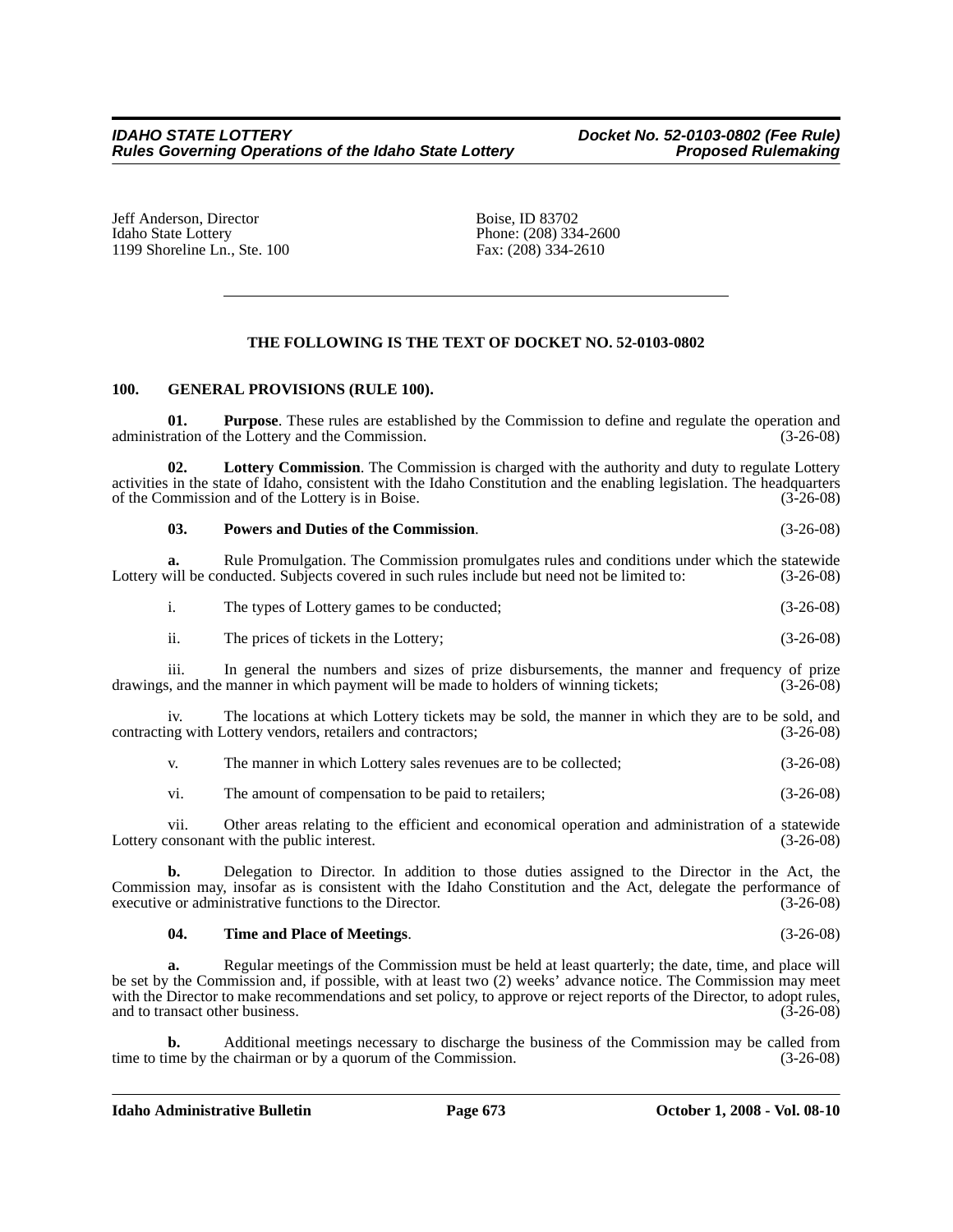*Rules Governing Operations of the Idaho State Lottery* 

**05.** Open Meeting Law. All meetings of the Commission shall be held in accordance with Idaho's Open Meeting Law, Sections 67-2340, et seq., Idaho Code, and in accordance with Section 67-7442, Idaho Code. All meetings of the Commission are open to the public, except when executive session is allowed for part of the meeting under the Open Meeting Law. (3-26-08)

**06. Director**. The Director is responsible for the operation of the Lottery and for managing the affairs of the Commission. A Deputy Director designated by the Director may act for the Director in the absence of the Director. If there is a vacancy in the office of Director, the Commission will designate the Deputy Director as Interim Director until the vacancy can be filled. (3-26-08)

#### **07. Powers and Duties of the Director**. (3-26-08)

**a.** The Director has the authority to implement and execute procedures that he may deem appropriate for the efficient administration of the Lottery. The Director may also recommend rules governing the establishment, administration, and operation of the Lottery to the Commission for its approval; (3-26-08)

**b.** The Director is authorized to employ sufficient staff as may be required to carry out the functions of the Commission and the Lottery; (3-26-08)

**c.** The Director may contract with retailers for the sale of Lottery games and must suspend or any contract in accordance with the provisions of the Act and the rules of the Commission; (3-26-08) terminate any contract in accordance with the provisions of the Act and the rules of the Commission;

**d.** The Director must continuously study and investigate all matters pertinent to the efficient operation of the Lottery; and (3-26-08)

**e.** The Director must maintain full and complete records of the operation of the Lottery. The Director must report on at least a monthly basis to the Commission and to the governor on the status of the Lottery. (3-26-08)

**f.** The duties and responsibilities of the Director that are not otherwise specified in Idaho law or the rules adopted by the Commission may be maintained as a policy of the Commission for the purpose of establishing a working relationship between the Director and the Commission. (3-26-08) working relationship between the Director and the Commission.

#### **08. Lottery Offices**. (3-26-08)

**a.** The principal office of the Lottery is located at 1199 Shoreline Lane, Suite 100, Boise, Idaho 83702. (3-26-08)

**b.** The Lottery may also operate other offices and facilities throughout the state as are appropriate to responsibilities under law.  $(3-26-08)$ fulfill its responsibilities under law.

## **09. Lottery Budgets and Financial Statements**. The Director must: (3-26-08)

**a.** Submit quarterly financial statements to the Commission, the governor, the state treasurer, and the legislature. The quarterly financial statements must be prepared in accordance with generally accepted accounting principles and must include a balance sheet, a statement of operations, a statement of changes in financial position, and related footnotes. The quarterly financial statements must be provided within forty-five (45) days of the last day of each quarter. (3-26-08)

**b.** Submit annual financial statements to the Commission, the governor, the state treasurer, and each member of the legislature. The annual financial statements must be prepared in accordance with generally accepted accounting principles and must include a balance sheet, a statement of operations, a statement of changes in financial position, and related footnotes. The annual financial statements must be examined by the state controller or a firm of independent certified public accountants in accordance with generally accepted auditing standards and must be provided within ninety (90) days of the last day of the Lottery's fiscal year. (3-26-08) provided within ninety  $(90)$  days of the last day of the Lottery's fiscal year.

### **10. Contingency Reserve**. (3-26-08)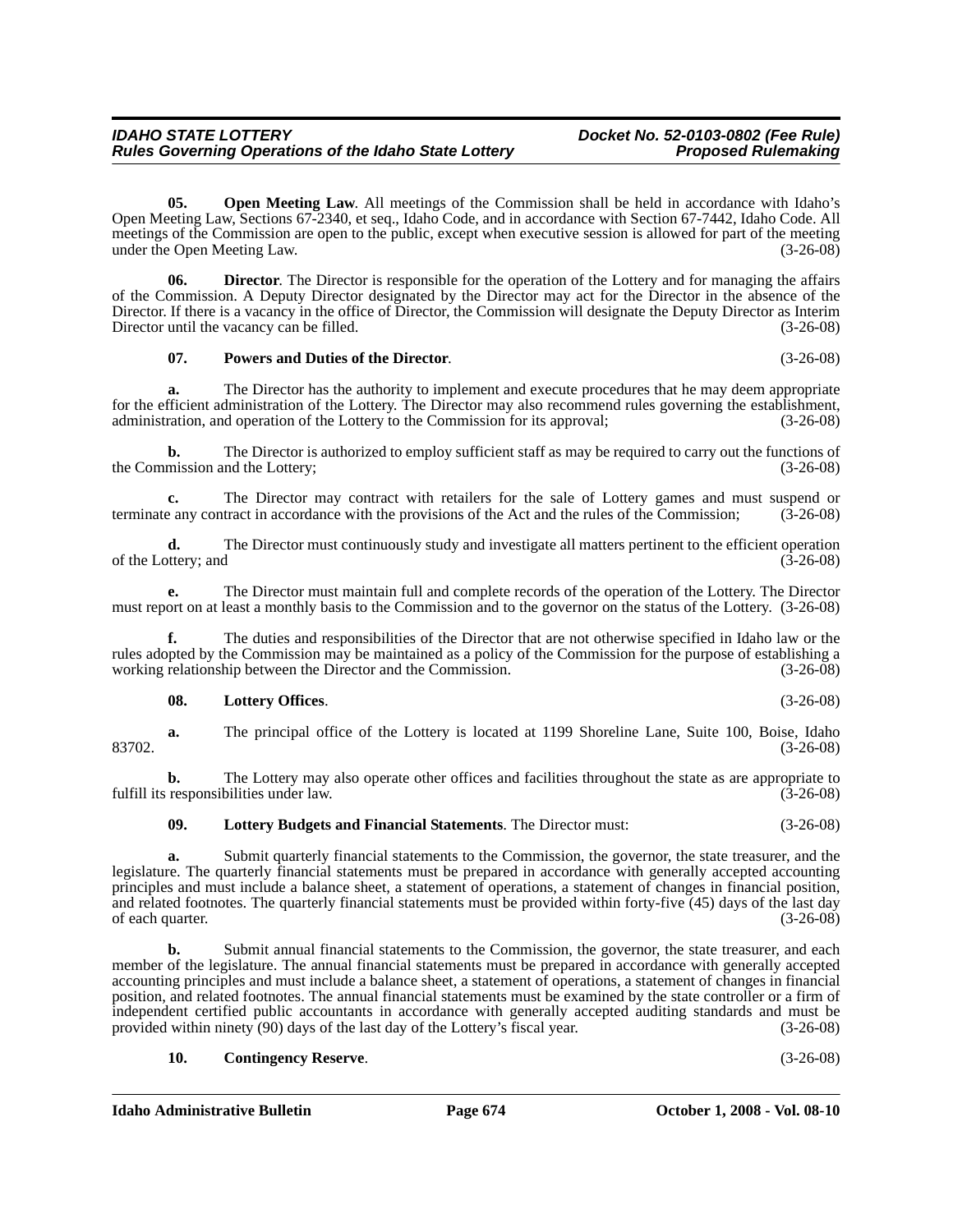**a.** The Director may, with the approval of the Commission, allot from moneys available to pay administrative expenses an amount to be transferred to a contingency reserve established by the Commission. The money allotted can include amounts retained to fund specific future expenses or can be undesignated as to purpose. (3-26-08)

**b.** When the Commission approves a contingency reserve, it must determine the amount necessary for able contingency reserve. (3-26-08) a reasonable contingency reserve.

**c.** Upon approval of the Commission, money in the contingency reserve may be authorized to be used for specific purposes of the Lottery or to be used to fund general administrative expenses if there is a revenue shortfall. Expenses funded from the contingency reserve cannot be included with other administrative expenses for<br>purposes of determining compliance with current administrative expenditure limitations. (3-26-08) purposes of determining compliance with current administrative expenditure limitations.

**11. Special Drawings**. (3-26-08)

**a.** The Director may authorize special drawings to award prizes, such as vacation trips, automobiles, or other tangible items in addition to, or in lieu of, cash awards. The Director will determine the nature and number of awards for each special drawing. Special drawings for promotional awards may be held independently of the Lottery's regular prize drawings or may be incorporated therein. The promotional drawings may be cosponsored and conducted in conjunction with Lottery retailers or other independent businesses. In view of the temporary nature and indeterminate frequency of the promotional awards drawings, a press announcement and normal advertising media will be used to inform the public of the rules and prizes for each special drawing. (3-26-08) will be used to inform the public of the rules and prizes for each special drawing.

**b.** Notwithstanding the provisions of Paragraph 100.11.a. of this rule, the Director may, at his discretion, award in-lieu equivalent cash awards to the winners of tangible items, in those instances where the Director deems it appropriate. The value of noncash items must be estimated by using either the cost of the item or its fair-market value.

**12. Retail Drawings**. The Director and his designee may authorize retailers to conduct drawings using non-winning Lottery tickets in conjunction with a particular Lottery game. Such authorization must be in writing, must specify the type of drawing to be conducted and must set forth the methodology to be used in conducting the  $d$ rawing.  $(3-26-08)$ 

#### **13. Retail Ticket Price Discounts**. (3-26-08)

**a.** Notwithstanding the price adopted for the retail sale of a ticket in the rules for a specific Lottery game, the Commission may offer discounts for the retail sale of Lottery tickets. (3-26-08)

i. Discounts for the retail sale of Lottery tickets may be offered to the public through the use of coupons approved by the Director or by any other method approved by the Director. (3-26-08)

ii. Coupons that offer a discount on the retail price of Lottery tickets must be distributed using methods designed to reach the public. These methods may include, but are not limited to, the use of direct mail, newspaper advertising, or by having coupons available at Lottery offices and retailer locations. (3-26-08)

**b.** Rules for a promotion conducted by the Lottery using retail ticket discounts must be announced by the Director and made available at the Lottery's offices and retailer locations. (3-26-08)

#### **14. Allocation of Revenues for Prizes**. (3-26-08)

**a.** Purpose: The primary objective of the Lottery is to produce the maximum amount of net revenues to benefit the public purpose of raising revenue consonant with the dignity of the state and the sensibilities of its citizens. In accomplishing this objective, at least forty-five percent  $(45%)$  of the total annual revenues shall be returned in the form of prizes. The Lottery may design and conduct games that return more than forty-five percent (45%) of the revenues received from the sale of tickets in the form of prizes as an incentive to increase the total amount of game sales over the level of sales that otherwise would have been reasonably expected using a lower prize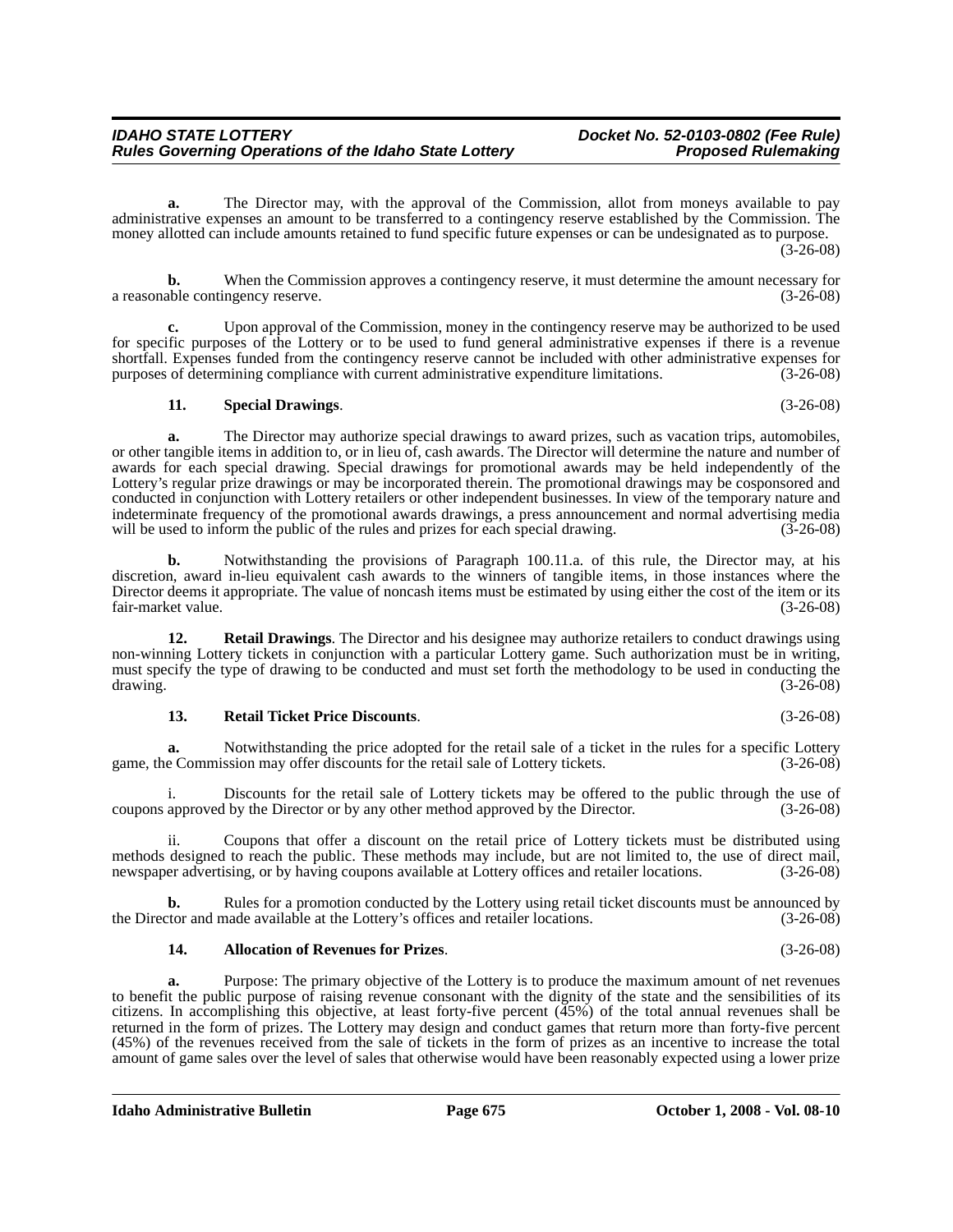percentage. Games may also be authorized that return less than forty-five percent (45%) of that game's revenues so long as forty-five percent (45%) of the total annual revenues is returned as prizes. (3-26-08)

**b.** Prize payments: In addition to cash prize payments, money set aside by the Lottery and restricted for the payment of prizes is considered in satisfying the requirement of returning at least forty-five percent (45%) of total revenues to the public in the form of prizes. (3-26-08)

**c.** Averaging game prize payments: Notwithstanding the prize structure adopted for a Lottery game, the amount of revenue returned for prizes among all the games offered by the Lottery may be reallocated so long as at least forty-five percent (45%) of the total revenue earned from all games is returned to the public in the form of prizes on an annual basis. The Director must report to the Commission on any reallocations made pursuant to Section 100 o these rules.  $(3-26-08)$ 

#### **15. Ownership of Lottery Tickets**. (3-26-08)

**a.** Except for tickets claimed jointly in accordance with the provisions of Paragraph 100.15.d. of this rule, until a name is printed or placed upon a Lottery ticket in the area designated for "name," the ticket is owned by the bearer of the ticket. When a name is placed on the ticket in the place designated for a name, the person whose name appears in that area is the owner of the ticket and is entitled to any prize attributable to the ticket. (3-26-08)

**b.** If more than one (1) name appears on a ticket, the ticket must be claimed in accordance with the nership procedures listed in Paragraph 100.15.d. of this rule. (3-26-08) joint ownership procedures listed in Paragraph  $100.15$ .d. of this rule.

**c.** Groups, family units, clubs, or other organizations may claim a winning ticket if the organization possesses a Federal Employer Identification Number (FEIN) issued by the Internal Revenue Service and that number is shown on the claim form.

**d.** If a ticket is claimed to be owned by two (2) or more people, the following steps will be taken for payment of the prize: (3-26-08)

i. All people claiming ownership must complete and sign a request and release form. (3-26-08)

ii. At least one (1) of the people claiming ownership of the ticket must sign the ticket; that person's signature must also appear on the request and release form.

iii. The Lottery reserves the right to issue a single prize check instead of multiple prize checks to the of a ticket if the value of each individual prize check would be less than fifty dollars (\$50). (3-26-08) owners of a ticket if the value of each individual prize check would be less than fifty dollars (\$50).

iv. Multiple winners of a Lottery prize will be paid only through the Boise Lottery office. Lottery will not be required to pay more than one (1) winner of a single prize. (3-26-08) retailers will not be required to pay more than one  $(1)$  winner of a single prize.

#### **16. Claims**. (3-26-08)

**a.** Liability. By submitting a claim, the player agrees that the state, the Commission, the Lottery and all officials, officers, and employees of each are discharged from all further liability upon payment of the prize.

(3-26-08)

**b.** Publicity. By submitting a claim, the player also agrees that the Lottery may use the prize winner's name and photograph for publicity purposes. (3-26-08)

**c.** Claim period. Prizes may be claimed for a period of one hundred eighty (180) days after the drawing in which the prize was won or from the last day tickets from the specific instant game were sold. Prizes won through an electronic terminal are payable in accordance with the Lottery's rules. If a claim is not made for the prize within the applicable period, the prize money will be added to future prize pools, to be used in addition to prize allotments already allocated, except as provided in Section 67-7433, Idaho Code. (3-26-08) allotments already allocated, except as provided in Section 67-7433, Idaho Code.

**d.** Invalid tickets. If a ticket presented to the Lottery is invalid pursuant to the terms of these rules or